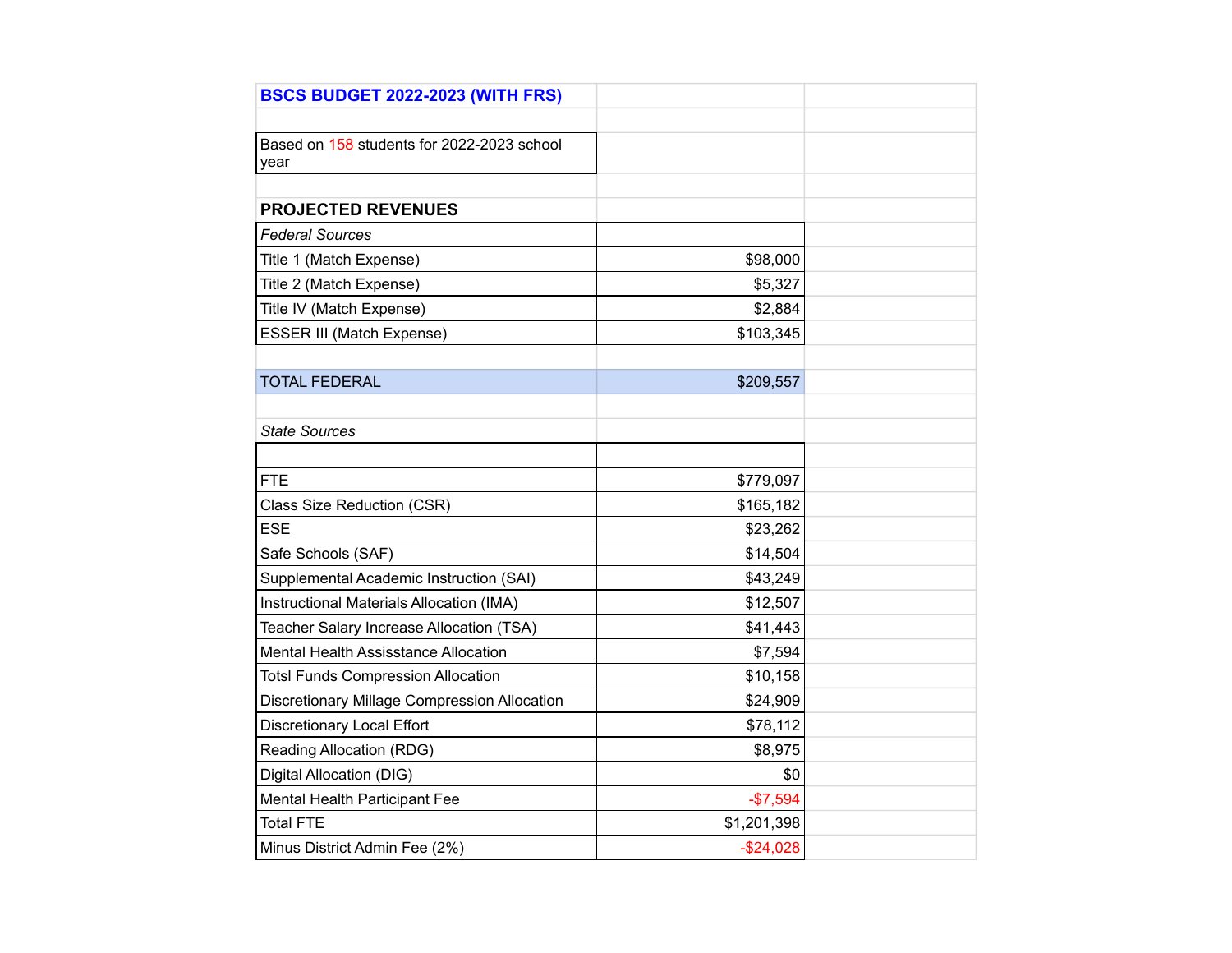|                                                                                                                             | \$1,177,370  |                       |
|-----------------------------------------------------------------------------------------------------------------------------|--------------|-----------------------|
| Minus 4% Enrollment Decline (Approx 6<br>students)                                                                          | $-$ \$47,095 |                       |
|                                                                                                                             |              |                       |
| <b>Total FTE</b>                                                                                                            | \$1,130,275  |                       |
| One Mill                                                                                                                    | \$91,902     |                       |
| <b>Capital Outlay</b>                                                                                                       | \$102,762    | Based on May 2022     |
|                                                                                                                             |              |                       |
| <b>TOTAL STATE</b>                                                                                                          | \$1,324,939  |                       |
|                                                                                                                             |              |                       |
| <b>Local Sources</b>                                                                                                        |              |                       |
| Interest                                                                                                                    | \$400        |                       |
| After School program                                                                                                        | \$75,000     |                       |
| <b>Field Trips</b>                                                                                                          | \$2,000      |                       |
| Uniforms                                                                                                                    | \$8,000      |                       |
| Fundraising                                                                                                                 | \$5,000      |                       |
| <b>Safety Patrols</b>                                                                                                       | \$1,500      |                       |
|                                                                                                                             |              |                       |
| <b>TOTAL LOCAL</b>                                                                                                          | \$91,900     |                       |
|                                                                                                                             |              |                       |
| <b>TOTAL REVENUES</b>                                                                                                       | \$1,626,396  |                       |
|                                                                                                                             |              |                       |
|                                                                                                                             |              |                       |
| <b>PROJECTED EXPENSES</b>                                                                                                   |              |                       |
|                                                                                                                             |              |                       |
| Instruction                                                                                                                 |              | <b>Funding Source</b> |
| <b>Classroom Teacher Salaries</b>                                                                                           | \$407,800    | <b>FTE</b>            |
| 8 classroom teachers - 1 @ \$55,328;<br>1 @ \$51,764; 1 @ \$49,500; 1 @ \$57,038; 2 @<br>\$47,500; 1 @ \$50,170; 1 @ 49,000 |              |                       |
| Discretionary Stipend \$3600 annually X 8                                                                                   | \$28,800     | <b>FTE</b>            |
| FRS (Classroom Teachers)                                                                                                    | \$48,569     | <b>FTE</b>            |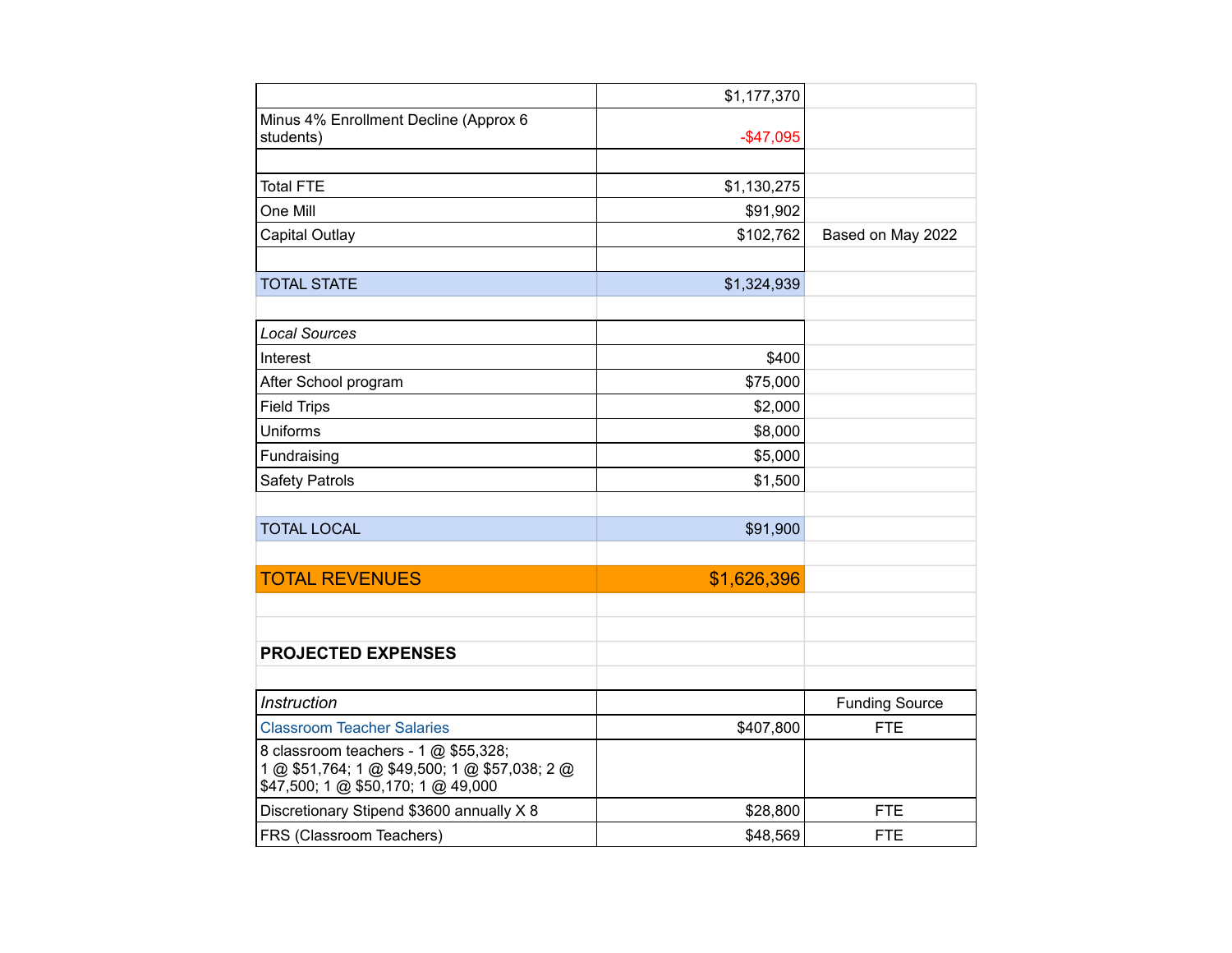| FICA (Classroom Teachers)                                                                                            | \$33,400 | FTE                |
|----------------------------------------------------------------------------------------------------------------------|----------|--------------------|
| <b>Specials Teacher Salaries</b>                                                                                     |          |                    |
| FT PE Coach \$43,350                                                                                                 | \$43,350 | <b>FTE</b>         |
| FT Art Teacher \$47,500 (47,500 + \$3,633.75<br>=\$51,133.75 One mill)                                               | \$47,500 | One Mill/FTE       |
| PT Music (30 hrs) (30,000 + \$2,295.00 fica=<br>\$32,295.00)                                                         | \$30,000 | One Mill/FTE       |
| PT Spanish teacher 8 hrs weekly X 26 weeks<br>@\$30 an hr. (Afterschool) (\$6,240.00 + 477.36<br>$fica = $6,717.36$  | \$6,240  | Afterschool/ ESSER |
| PT Tech (25 hours weekly x 40 wks +\$1,890<br>fica=\$26,890.00)                                                      | \$25,000 | <b>ESSER/FTE</b>   |
| Discretionary Stipend \$3600 X 2                                                                                     | \$7,200  | One Mill/FTE       |
| FRS(Specials Teachers)                                                                                               | \$17,371 | <b>FTE</b>         |
| FICA (Specials Teaches)                                                                                              | \$12,186 | <b>FTE</b>         |
| Title 1 teachers                                                                                                     |          |                    |
| FT Intervention Teacher Salary \$51,100, FICA<br>\$3909.15=\$55,009.15)                                              | \$47,500 | Title 1/FTE        |
| Discretionary Stipend \$3600 X 1                                                                                     | \$3,600  | Title 1/FTE        |
| PT Intervention Teacher (Salary \$22,680, FICA<br>\$1,735.02=\$24,415.02)                                            | \$22,680 | Title 1/FTE        |
| FCIM/Teacher Coach (20 hrs weekly x 19 weeks<br>@ \$35.00 hourly = \$13,400.00 plus 1028.00 in<br>taxes=\$14,428.00) | \$15,500 | Title 1/FTE        |
|                                                                                                                      |          |                    |
| Home School Liaison (10 hrs a week/40 weeks<br>@ 35.00= 14,000 plus 1,071 payroll<br>taxes=\$15,071.00)              | \$14,000 | FTE/ESSER          |
| Afterschool tutoring stipend:                                                                                        |          |                    |
| 6 hours weekly $X$ 30 = 180 hrs @ \$30 per hr =<br>\$5400 plus \$413 taxes                                           | \$5,400  | <b>ESSER</b>       |
| FRS (Tilte 1/Esser Teachers)                                                                                         | \$12,515 | Title 1/ESSER      |
| FICA (Title 1/Esser Teachers)                                                                                        | \$8,314  | Title 1/ESSER      |
| <b>ESE</b> teacher                                                                                                   | \$7,000  | <b>ESE</b>         |
| Substitutes @ \$110 daily. 120 days (to include<br>PTO, teacher observations, Testing)                               | \$13,200 | <b>FTE</b>         |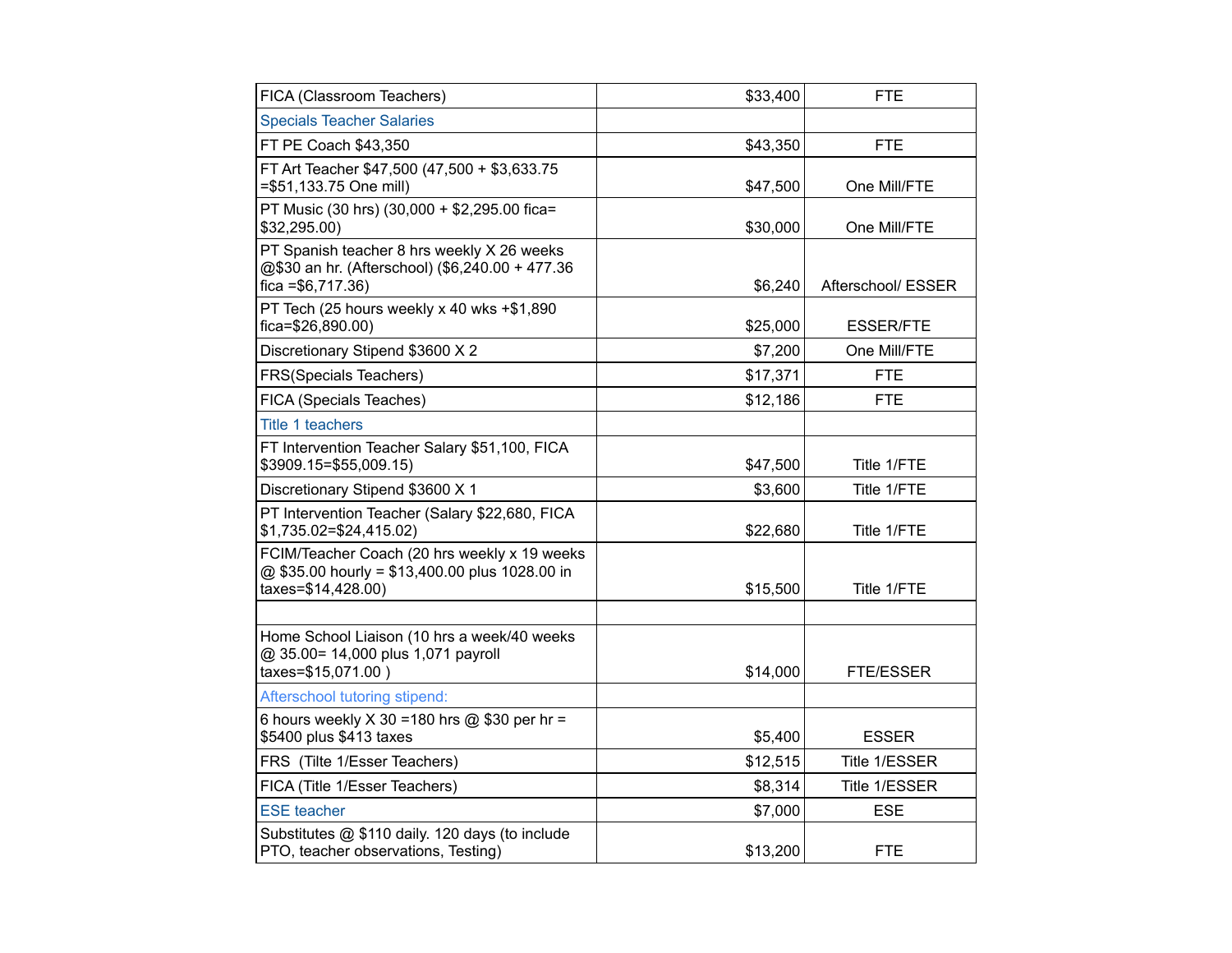| FRS (ESE Teacher)                                                                                                                               | \$834     | <b>FTE</b>            |
|-------------------------------------------------------------------------------------------------------------------------------------------------|-----------|-----------------------|
| FICA (ESE/Subs Teachers)                                                                                                                        | \$1,545   | <b>FTE</b>            |
| Stipends for extra responsibilities:                                                                                                            |           |                       |
| <b>Safety Patrols</b>                                                                                                                           | \$500     | <b>Safety Patrols</b> |
| Team leaders - 2 @ \$1000 each                                                                                                                  | \$2,000   | <b>FTE</b>            |
| Math Team                                                                                                                                       | \$1,000   | <b>FTE</b>            |
| Manatee Jubilee                                                                                                                                 | \$1,000   | <b>FTE</b>            |
| Gifted                                                                                                                                          | \$1,000   | <b>FTE</b>            |
| Camp Crystal                                                                                                                                    | \$1,000   | <b>FTE</b>            |
| Patrol Trip                                                                                                                                     | \$500     | <b>FTE</b>            |
| FICA/Medicare stipends                                                                                                                          | \$536     | <b>FTE</b>            |
| <b>FRS Stipends</b>                                                                                                                             | \$834     | <b>FTE</b>            |
| Workers Comp (All Employees)                                                                                                                    | \$3,203   | <b>FTE</b>            |
| Unemployment Insurance                                                                                                                          | \$1,560   | <b>FTE</b>            |
| Retention Bonus 9 Full-time Certified Teachers<br>11* \$2,100.00/3 part-time certified teachers *<br>\$1,050.00 (\$2008.14 FICA/\$3,126.39 FRS) | \$31,384  | <b>ESSER/FTE</b>      |
| Consumable Supplies - art & office supplies                                                                                                     | \$3,000   | <b>FTE</b>            |
| Curriculum & Textbooks                                                                                                                          | \$10,000  | <b>FTE</b>            |
| <b>Field Trips</b>                                                                                                                              | \$2,000   | <b>Field Trips</b>    |
| <b>Travel &amp; Conferences</b>                                                                                                                 | \$2,261   | Title II              |
| Capitalized Technology                                                                                                                          | \$4,000   | <b>FTE</b>            |
| Noncapitalized FF&E                                                                                                                             | \$4,000   | <b>FTE</b>            |
| Noncapitalized Comp HW                                                                                                                          | \$500     | <b>FTE</b>            |
| <b>ESE Costs</b>                                                                                                                                |           |                       |
| Speech Therapist 5 hrs weekly for 36 weeks @<br>\$70 an hour)                                                                                   | \$15,000  | <b>ESE</b>            |
|                                                                                                                                                 |           |                       |
| <b>TOTAL BASIC INSTRUCTION</b>                                                                                                                  | \$944,780 |                       |
|                                                                                                                                                 |           |                       |
| <b>Board of Directors</b>                                                                                                                       |           |                       |
| D & O Insurance                                                                                                                                 | \$1,425   | <b>FTE</b>            |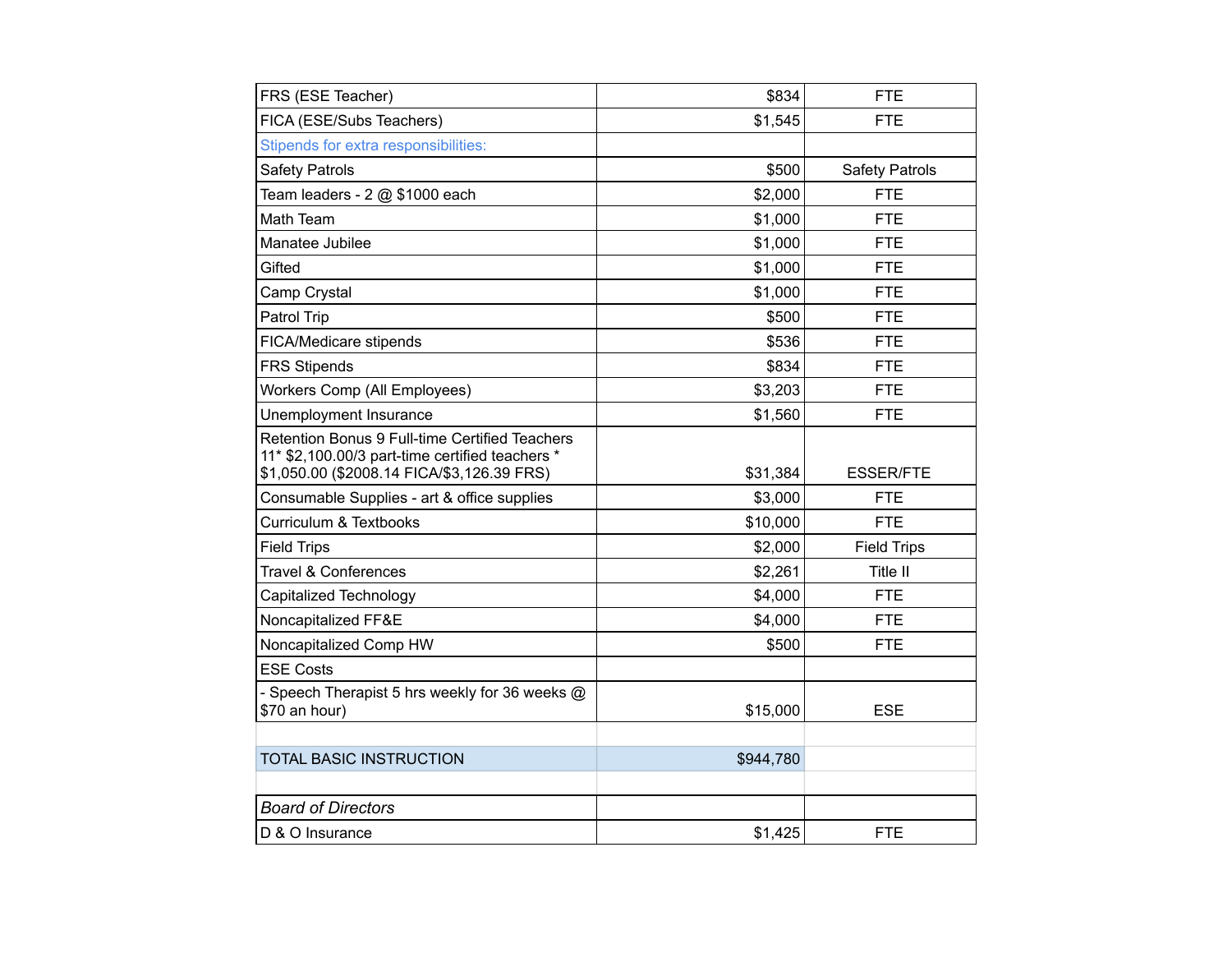| TOTAL BD OF DIRECTORS                             | \$1,425   |                  |
|---------------------------------------------------|-----------|------------------|
|                                                   |           |                  |
| <b>School Administration</b>                      |           |                  |
| <b>Wages - Administrators</b>                     |           |                  |
| <b>Director</b>                                   | \$85,000  | <b>FTE</b>       |
| Asst director                                     | \$45,500  | <b>FTE</b>       |
| Front Office                                      | \$31,836  | <b>FTE</b>       |
| Front Office/After School Coordinator             | \$25,600  | FTE/After School |
| Discretionary Stipend \$3600 X 4                  | \$14,400  | <b>FTE</b>       |
| Safety Stipend - Guardian                         | \$9,500   | Safe Schools     |
| <b>FRS</b>                                        | \$23,515  | <b>FTE</b>       |
| FICA/Medicare                                     | \$16,205  | <b>FTE</b>       |
| Legal Fees                                        | \$1,000   | <b>FTE</b>       |
| Insurance (Accident Policy)                       | \$361     | <b>FTE</b>       |
| Unemployment Insurance                            | \$455     | <b>FTE</b>       |
| Fingerprinting (All employees except afterschool) | \$600     | <b>FTE</b>       |
| Office/Gen Admin Expense                          | \$2,000   | <b>FTE</b>       |
| Uniforms                                          | \$8,000   | <b>FTE</b>       |
| Consumable supplies                               | \$750     | <b>FTE</b>       |
| Noncapitalized Furn & Equip                       | \$1,000   | <b>FTE</b>       |
| Dues & fees                                       | \$200     | <b>FTE</b>       |
| TOTAL SCHOOL ADMIN.                               | \$265,922 |                  |
|                                                   |           |                  |
| <b>FISCAL SERVICES</b>                            |           |                  |
| <b>Bookkeeping Services</b>                       | \$20,000  | <b>FTE</b>       |
| -Audit                                            | \$7,500   |                  |
| -Form 990                                         | \$950     |                  |
| <b>TOTAL FISCAL SERVICES</b>                      | \$28,450  |                  |
|                                                   |           |                  |
| <b>OPERATION OF PLANT</b>                         |           |                  |
| Custodian salary                                  | \$31,680  | <b>FTE</b>       |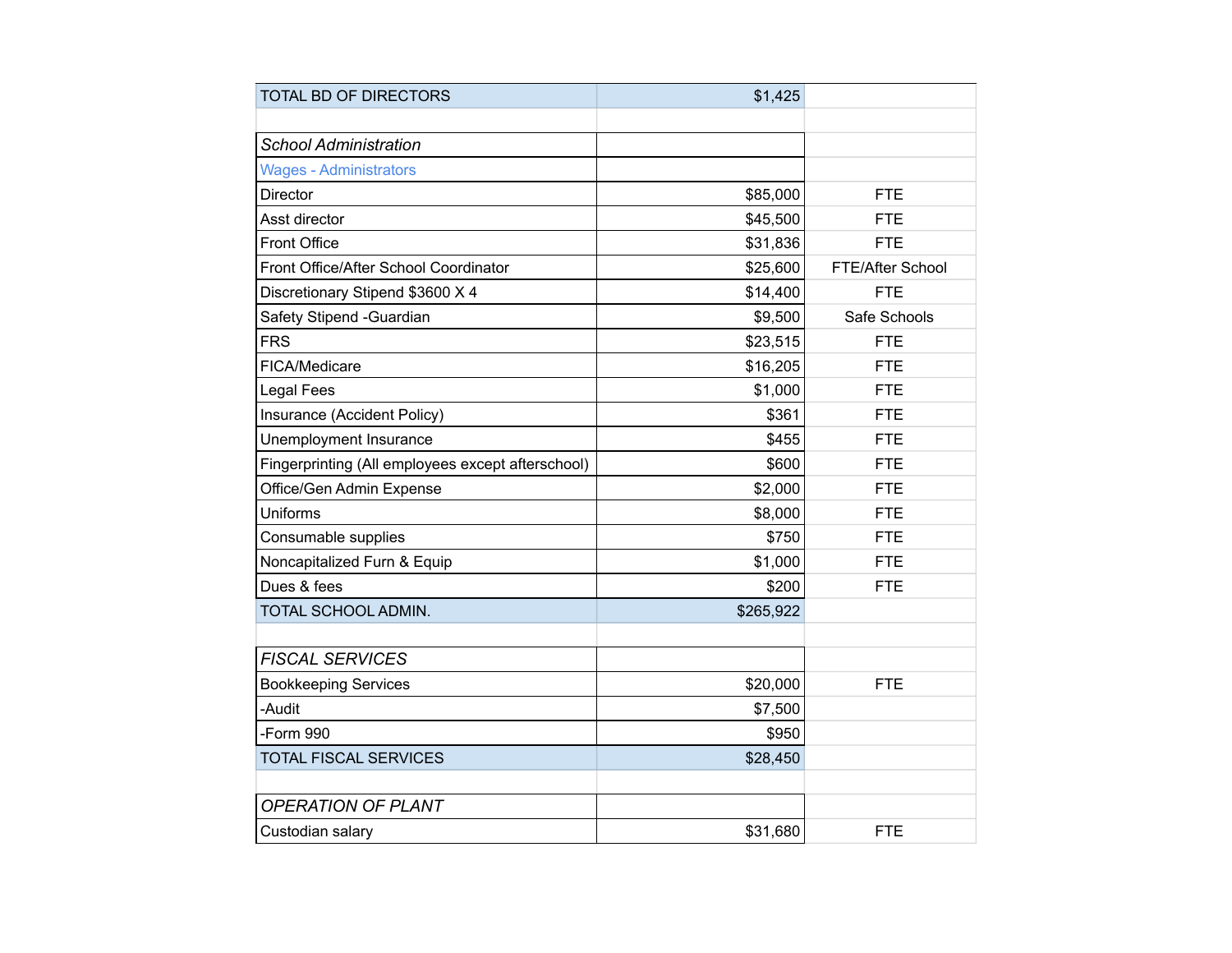| Discretionary Stipend \$3600 X 1                                      | \$3,600   | <b>FTE</b>     |
|-----------------------------------------------------------------------|-----------|----------------|
| <b>FRS</b>                                                            | \$3,773   | <b>FTE</b>     |
| FICA/Medicare                                                         | \$2,699   | <b>FTE</b>     |
| Insurance - Property, Liability, Auto, Cyber                          | \$31,000  | <b>FTE</b>     |
| <b>Repairs &amp; Maintenance</b>                                      |           |                |
| Handyman                                                              | \$3,500   | <b>FTE</b>     |
| AC/Heat.                                                              | \$4,000   | <b>FTE</b>     |
| Plumbing                                                              | \$1,000   | <b>FTE</b>     |
| Other repairs to portables \$500                                      | \$500     | <b>FTE</b>     |
| Lawn Service                                                          | \$4,000   | <b>FTE</b>     |
| Lease - Building                                                      | \$76,950  | Capital Outlay |
| Internet & Phone (ATT&T)                                              | \$5,170   | <b>FTE</b>     |
| Phone (Ooma) adding multi-line system; phone<br>for each classroom    | \$1,920   | <b>FTE</b>     |
| Go Daddy \$300                                                        | \$300     | <b>FTE</b>     |
| Dropbox \$240                                                         | \$240     | <b>FTE</b>     |
| Garbage                                                               | \$2,200   | <b>FTE</b>     |
| Printing machine fees)                                                | \$1,200   | <b>FTE</b>     |
| Pest                                                                  | \$600     | <b>FTE</b>     |
| <b>GRU</b>                                                            | \$42,000  | <b>FTE</b>     |
| Consumable supplies                                                   | \$6,000   | <b>FTE</b>     |
| Cleaning materials                                                    | \$3,000   | <b>FTE</b>     |
| <b>Filters</b>                                                        | \$200     | <b>FTE</b>     |
| Paper Goods (TP/Towels) \$700                                         | \$1,000   | <b>FTE</b>     |
| <b>TOTAL OPERATIONS</b>                                               | \$226,532 |                |
|                                                                       |           |                |
| <b>Community Services</b>                                             |           |                |
| Afterschool                                                           |           |                |
| Wages (4 workers @\$14 per hr for 10.75 hrs per<br>week for 40 weeks) | \$24,080  | Afterschool    |
| FICA/Medicare                                                         | \$1,842   | Afterschool    |
| Supplies                                                              | \$2,000   | Afterschool    |